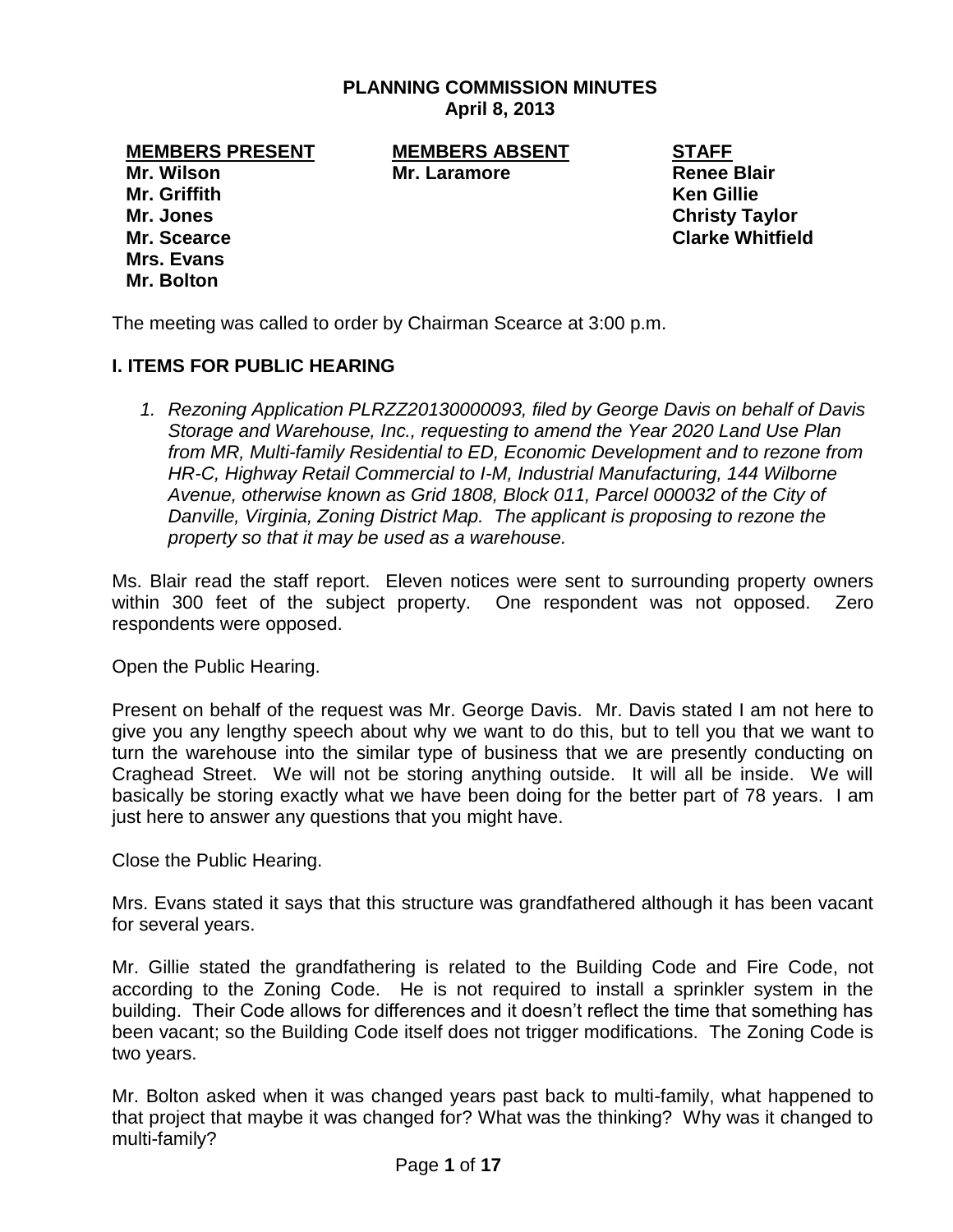Mr. Gillie responded at that point we had someone who had a contingent contract on the building with plans to remove that structure and develop the property. We actually had preliminary site plans to tear that building down and do something different. That contract expired and that plan has subsequently went away. Mr. Davis has bought the property and wants to go back to what it was originally designed for and that is why he is here today.

Mr. Bolton asked you don't know why that plan went away?

Mr. Gillie responded I would assume when the economy tanked there was no need to build houses, but that is just an assumption on my part.

**Mr. Wilson made a motion to recommend approval of Rezoning Application PLRZ20130000093 with conditions proffered by the applicant. Mr. Bolton seconded the motion. The motion was approved by a 5-0-1 vote (Mr. Griffith abstained).** 

*2. Special Use Permit Application PLSUP20130000096, filed by Alpha Opportunity Fund I, LLC, requesting a Special Use Permit to waive the yard requirements in accordance with Article 3.M; Section C, Item 21 of the Code of the City of Danville, Virginia, 1986, as amended, at 2907 Riverside Drive, otherwise known as Grid 1710, Block 002, Parcel 000004 of the City of Danville, Virginia, Zoning District Map. The applicant is proposing to create a lot with no frontage on a public street, where ninety (90) feet is required.* 

Mr. Gillie read the staff report. Twelve notices were sent to surrounding property owners within 300 feet of the subject property. One respondent was not opposed. Zero respondents were opposed.

Open the Public Hearing.

No one was present on behalf of the request.

Close the Public Hearing.

Mr. Jones asked did the applicant have any trouble with these conditions?

Mr. Gillie responded no, actually they were working at the time on creating the cross access easements to allow access to the various parking, to allow access to Riverside Drive, and Ms. Blair pointed out also for the signage. Right now they are on the main ground sign. They would also have to allow access to the signage. They were working on all three of those. I just don't have the revised subdivision plat yet.

Mrs. Evans asked is it routine to separate parcels out like this?

Mr. Gillie responded it is becoming more routine. A lot of shopping centers are going to that because the businesses within the shopping center want to own in effect their ground footprint underneath. Target is that way. There are a couple others in Coleman Market Place. If you look at the mall, actually Sears, JC Penney, Belk, and the other one are all on their own parcels. We couldn't do the strip to get out to Riverside Drive, because the shopping center itself only has a limited access point on Riverside; so in order to maintain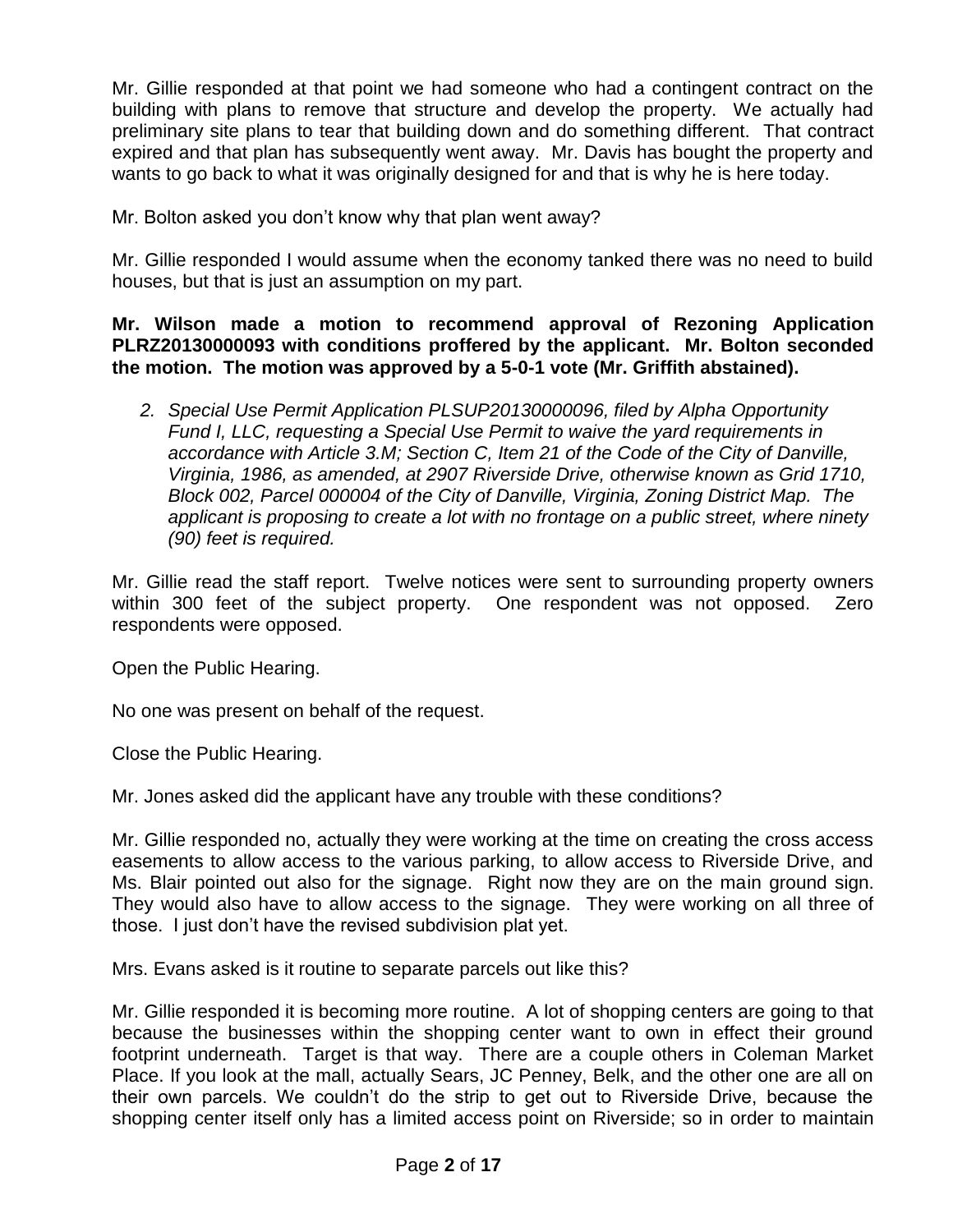that limited access for the shopping center this one had to be subdivided without that access. It is becoming much more common for businesses to do that.

**Mr. Griffith made a motion to recommend approval of Special Use Permit Application PLSUP20130000096 with conditions per staff. Mrs. Evans seconded the motion. The motion was approved by a 6-0 vote.** 

*3. Rezoning Application PLRZZ20130000095, filed by Keith Walden on behalf of CWC Holdings, requesting to amend the Year 2020 Land Use Plan from USR, Urban Single Family Residential to MR, Multi-family Residential and to rezone from OT-R, Old Town Residential to M-R, Multi-family Residential, 5 vacant parcels on Stewart Street; ID Numbers 22841, 24958, 25085, 25226 and 22099, otherwise known as Grid 1719, Block 005, Parcel 000004, Grid 1719, Block 005, Parcel 000005, Grid 1719, Block 005, Parcel 000006, Grid 1719, Block 005, Parcel 000007 and Grid 1719, Block 005, Parcel 000008, respectively of the City of Danville, Virginia, Zoning District Map. The applicant is proposing to rezone the above-mentioned properties to M-R, Multi-family Residential in preparation for consolidation and construction an eighteen unit, three-story residential building.*

Mr. Gillie read the staff report. Forty-three notices were sent to surrounding property owners within 300 feet of the subject property. Five respondents were not opposed. Fifteen respondents were opposed.

Open the Public Hearing.

Present on behalf of the request was Mr. Keith Walden. Mr. Walden stated I am the developer of the project. Just to give you a little background, we bought 25 or 30 blighted houses, tore those down on Stuart Street, and we are planning to cul-de-sac it. We met with City Council on the plans to cul-de-sac it where Paxton Street came through to separate the rest of the blighted area down there. We tried to purchase it, but we couldn't do that; so we are trying to separate it. This would essentially be a gated type community. The apartment building, I like to compare it to Le George. We have a lot of support from people who are interested in living in this community. It is a luxury apartment. It will have an elevator in it. I have a site plan if anyone would like to see it. I don't know if you all have access to this.

Commissioners stated we do in our packets.

Mr. Walden stated we are just trying to get the approval to move ahead with it. It is improving a blighted area. We bought all of the houses, tore those down, and now we are trying to start the construction to improve it. The hospital supports us. Any questions about it?

Mrs. Evans stated the parking situation, we dealt with that last month on Marshall Terrace and the parking issues. Right now you are proposing 26 parking spaces, which is less than the very minimum.

Mr. Walden stated we own 10 ½ acres. We own the street down to Paxton. We own everything except for one lot in there. We are going to create parking spaces for it.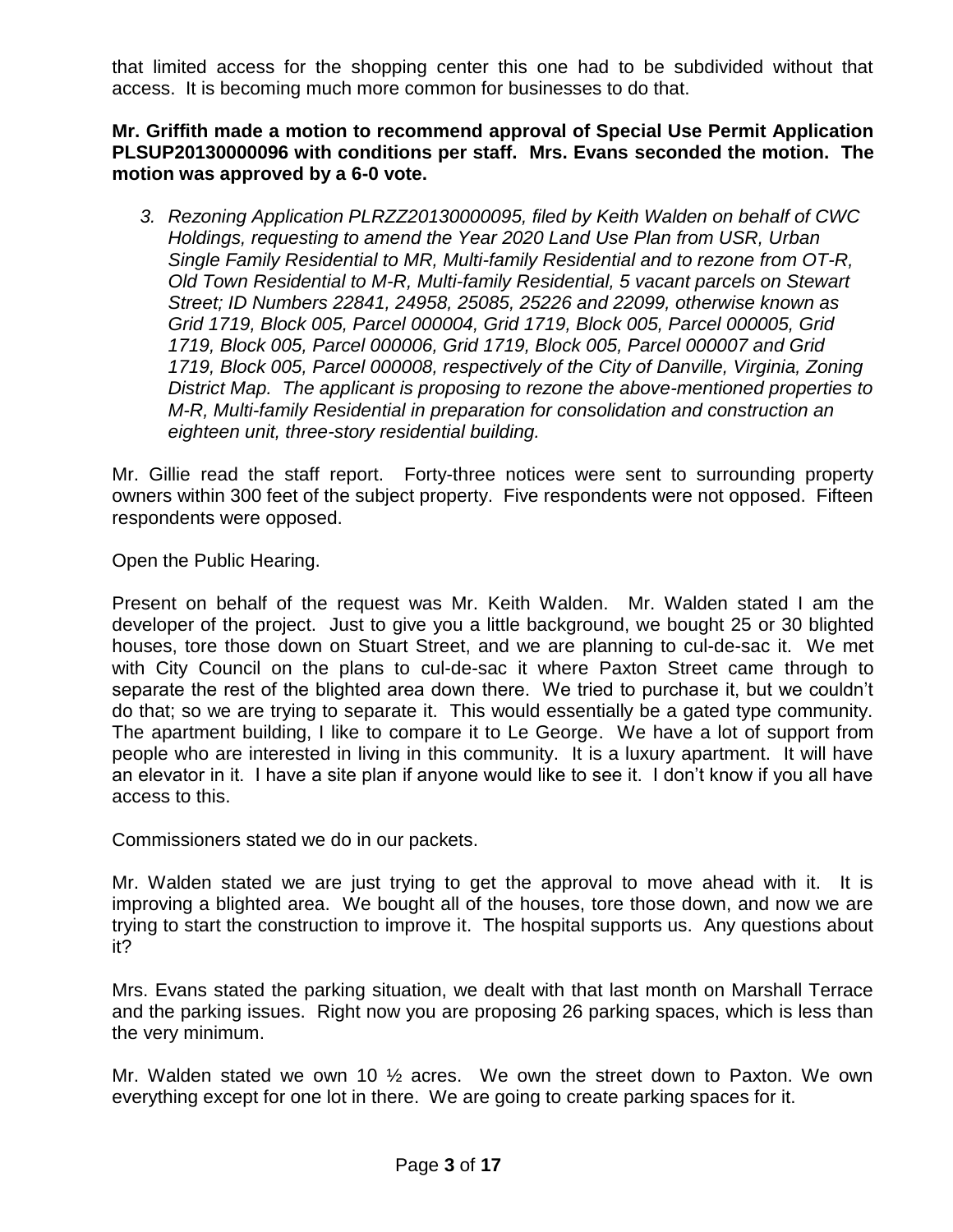Mr. Griffith stated the application says for a three story, 18 unit apartment; but I noticed in the master plan that it also looks like 48 apartments.

Mr. Walden stated the apartment building is 18 units.

Mr. Griffith stated but the site plan that you submitted calls for 48 units overall plus a commercial office building.

Mr. Walden stated the commercial office building we would like to put across from Townes Funeral Home parking lot.

Mr. Griffith stated I added it up. I am just concerned about the density and the traffic it would create with 48 units, depending on the size of them. I mean we could be looking at 100 plus parking spaces that would be required.

Mr. Walden stated on the site plan, all of the parking spaces are there.

Mr. Wilson asked you said that you own the street?

Mr. Walden responded I don't own the street, but I own up and down Paxton Street except for one lot.

Mr. Wilson stated so it is a public street.

Mr. Walden stated I own both sides of the public street.

Mr. Bolton asked has any consideration been given to the traffic coming back onto West Main? That looks like an ideal spot for a traffic light. Is that something that will be there one day or could be there if traffic got to be an issue? Has that even been thought about yet?

Mr. Gillie responded it hasn't been thought about yet. That is where the traffic study comes in, to see what the movements are, the volume, the number of cars, what direction they are going to go to, and are improvements necessary based on these numbers. At this point, since I don't have the traffic study I can't say.

Mr. Walden asked Kent, did you say that you all had started that today?

Mr. Gillie stated the City Engineer is here if you would like to ask him. He usually handles traffic for the City.

Mrs. Evans asked for the future, I know we are just talking about this 18 unit building today, the 5,000 square foot office building, what do you propose to put in there?

Mr. Walden responded that is something we would like to do, but we don't have any plans for it at this point. That could change, but right now we don't. The first thing that we are going to start on is the apartment building and then go from there.

Mr. Wilson asked but if we approve the request for changes, does that give the green light for all of it?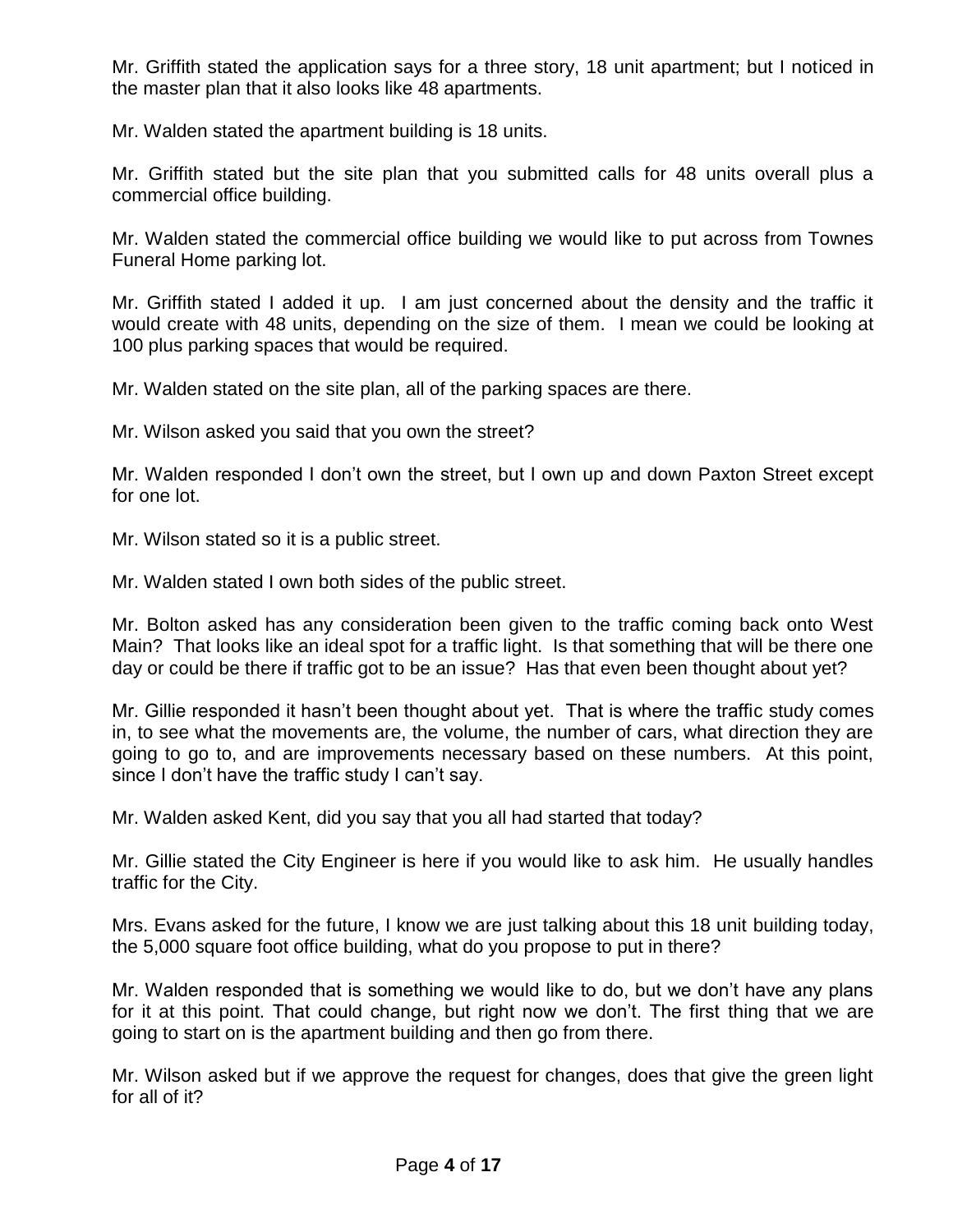Mr. Gillie responded no, as I said in the staff report additional rezoning will have to be forthcoming. The property is not zoned for an office building. If he wants to come back and put in an office building, he will have to come in and rezone. For the additional attached units on the other side of the street, we will have to come back and work through this process. Right now he wants to start with the apartment building. That is why he is here for those five individual parcels and asking for that rezoning; but we are trying to get ahead of ourselves and look at all the traffic that will be generated by this.

Mr. Bolton asked if we approve that particular parcel for the 18 units, does that obligate us?

Mr. Gillie responded no. It does not obligate you to change the zoning or do anything different from any of the other parcels. The traffic impact study that should be done, it would be in his best interest to look at everything. If you only come in with a traffic impact study on 18 units that is fine because that is all he is asking for; but the next project that comes in, we are going to ask for another one. The traffic impact study should be based on the whole thing. It doesn't make you say "ok we are going to have to change it." We are not approving this master plan. You are looking only at that 18 unit complex, the request for these five parcels at the moment. No, you don't have to in the future change anything else.

Mr. Bolton asked what he mentioned, the Le George; if we approve, does that obligate that or could it be anything?

Mr. Gillie responded it would be an 18 unit apartment complex or whatever would fit on that site. It is not even proffered to the 18 unit. He could proffer that it will only be 18 units and that it will be based on a certain style. At this point, we don't have any of that. He has just asked for a straight 18 unit complex. His plan is to design it that way. He could agree that is what he is going to do.

Mr. Walden stated it is going to be a luxury apartment building with 1200-1500 square foot apartments. It is a nice place.

Mr. Gillie stated staff again is recommending that this item be tabled to allow some of those details to be worked out, but mainly to figure out where all of the cars are going to go. In the meantime, if he has a design and you think that it should be held to that design, if the applicant is agreeable we can proffer that it will be only 18 units and based on the design that he submits. That kind of ties it down a little further.

Mr. Scearce stated if it is going to be 18 units to start with, obviously that doesn't call for a stop light. If you had the whole street mapped out, it might. At this point, how much study can you actually accomplish?

Mr. Gillie responded the 18 units is going to be a trigger. There weren't that many houses there to begin with. It is right at that limit of is it necessary. Council, when he came to them in April 2012, asked what is going to happen with all of the traffic? They wanted to know, so as a staff person respecting what Council agreed to in April, there should be a traffic study done. It should include everything. His plan is to do the entire street and I can understand why he wants to do the entire street; so he might as well do that now. If any improvements are necessary he might as well get them in front of him, pull them all in, and that will make it easier in the future.

Mr. Scearce stated a traffic study would show how it could affect things as they go about.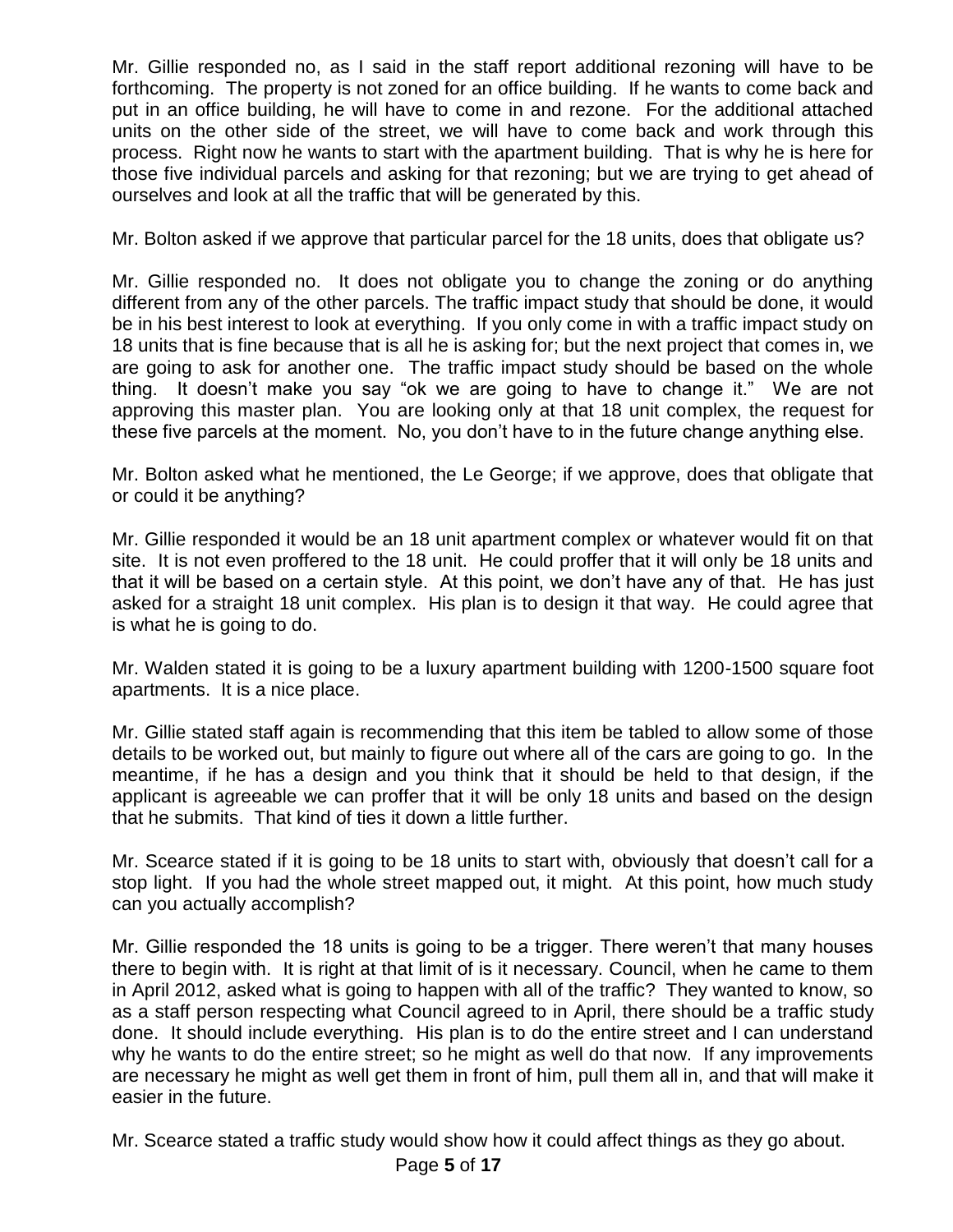Mr. Gillie stated correct. There will be a progression phase portion of that traffic study.

Mr. Jones asked you mentioned luxury apartments. How much money do you get for these? What constitutes luxury apartments?

Mr. Walden responded to me a luxury apartment would be an apartment with an elevator first thing. You wouldn't have an elevator in something that wasn't very nice. They are large, big rooms, 10' ceiling apartments. A luxury apartment to me is like a nice house.

Mr. Jones asked I heard you say gated community. Where would this gate be? Do you need zoning changes to make it a gated community?

Mr. Gillie responded he can gate the private property. He can't gate the street. If you think of Windemere Villas, the public street doesn't have a gate but when you turn to go into the complex that is where the gate is.

Mr. Wilson stated your proposal is to turn off of West Main Street and go into the cul-de-sac in the lower end of the street. Council raised a concern, if I am reading this correctly, to come the other direction. That you would enter in from Watson Street.

Mr. Walden stated that kind of defeats the purpose of what we are trying to do. You would have to go by blighted properties to get to a really nice piece of property. It would be hard to sell them that way.

Mr. Wilson stated I saw that.

Mr. Walden stated we are just trying to separate that. We have torn down all of the other properties. We are trying to do a good thing for the community and not go back in with what was there. If we were going to do that, we wouldn't even be having this conversation.

Mr. Bolton stated with construction projects time is money. Where are you in your time frame? If we did delay this to do a traffic study is that too much of a burden?

Mr. Walden responded obviously we would like to move along as quickly as we could. I am just assuming that if it is a traffic problem that a traffic signal would have to be put there and move on. It is going to be a benefit for the tax payers and the City. People who used to come down South Main and see blighted crappy looking housing, we have gotten rid of that. It is all going to be done in good taste. It is a good thing for the City and people coming into the City, to see something nice. When you ride around Greensboro, you see these kind of projects. Every City you go into, you see this type of thing. We have a lot of people interested in this property.

Present on behalf of the request was Mr. Mark Wilson, Jr. Mr. Wilson stated I am the fatherin-law of Mr. Walden. I thought of this project probably 20 years ago. I kept saying that the only way to get it done was through the Redevelopment and Housing Authority to take over and dispose of these properties. They became very inactive and it just hasn't been done. I kept telling Keith that he couldn't do it. Well he surprised me and did it. I am proud of him and I am proud of what we are trying to do with this project. You will notice that I have a little hitch in my get along now and I am looking forward to being one of the residents of this property. I have been on the list for Le George for probably five years. I can't get in. They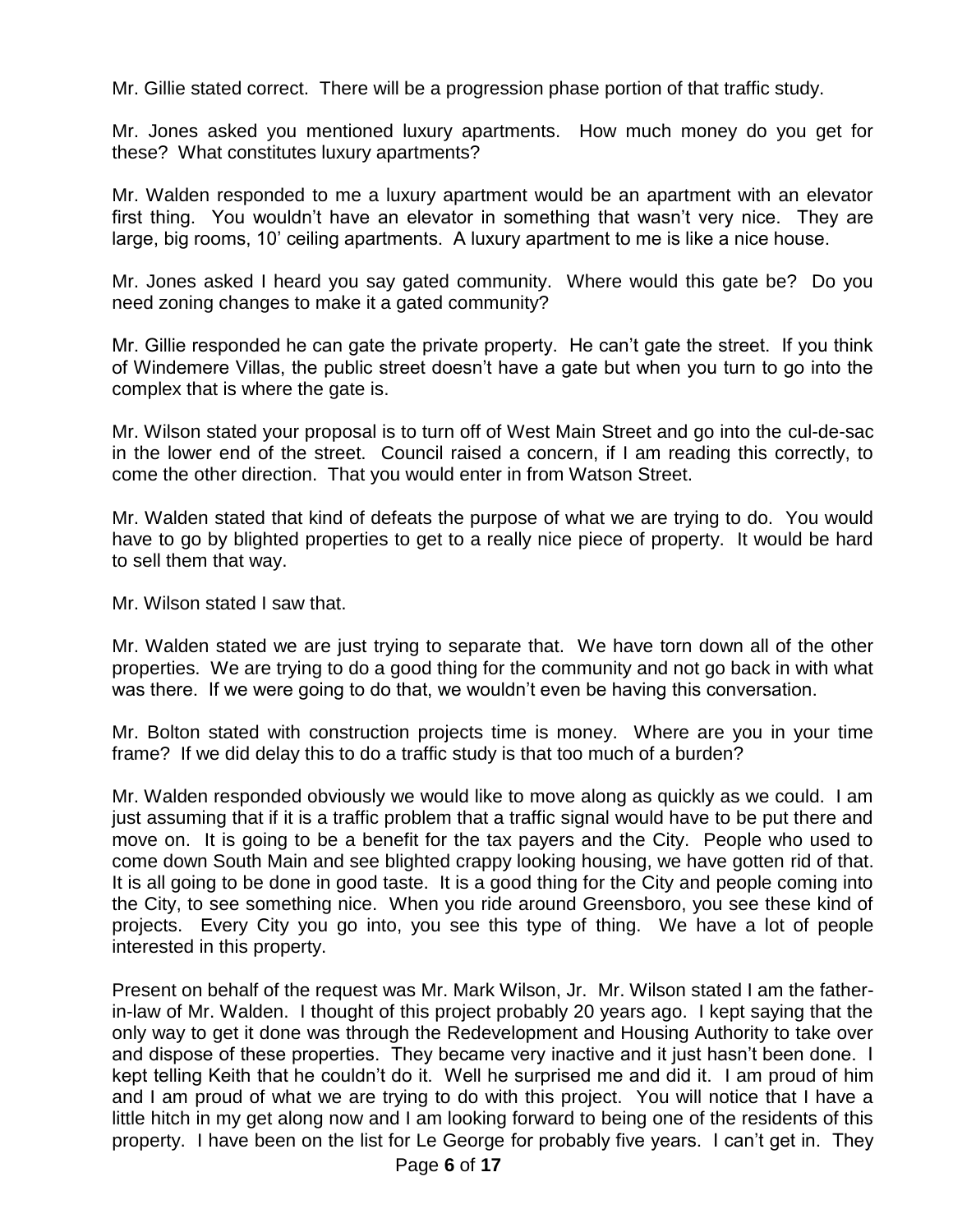have a waiting list. These ladies back here are here because they want to move in too. Keith is not looking at it for an old folk's home. He is looking at it for people of all walks of life. I have a little bit of history that can tell you how a project like this can create a taxable base for the City of Danville. I live on Magnolia Drive. None of you probably remember how that came about. There was an area called Coplin Street. The Coplin family owned like 22 less than desirable houses. We were fortunate to be able to put it together because different branches of the Coplin family owned it all. We were able to tear down all of the substandard housing and build substantial new houses. I think you can look and see what kind of tax base was created there. The same thing will happen with this property. This is the beginning. You are talking about one building, but I think you can envision a beautiful layout of it. As indicated, he is going to have to come back and rezone and apply for other properties. This would be a Godsend to a number of older people like myself. I need either a one story building or an elevator and that is what is going to happen here. I hope you can see the reason to approve it and send it on to City Council. Thank you and if you have any questions for me I will be glad to answer them.

Present in opposition to the request was Mr. Jack Garrett. Mr. Garrett stated I live at 217 Montague Street. I own my home. My wife and I have lived there for the past 26 years. I am opposed to Mr. Walden's plans to rezone Stuart Street for commercial use and/or high rise apartments. Ours was the second house built on the street in 1925 by my grandfather John Martin. My grandparents, parents, and brothers have all lived on Montague Street for years. It has always been a residential neighborhood. I have always thought of Montague and the Old Westend as a natural extension of Danville's Historic District. Now while we aren't afforded some of the same protections, any suggestions to locate a multi-unit, high density complex just a couple of blocks away from the historic district would never be considered nor should it be in the historic westend neighborhood. At time when the City and developers are spending literally millions of dollars to preserve Danville's River District, which is a little more than a mile away it is foolish and short sighted to ignore the residential character of the old westend and rezone Stuart Street. My wife and I have three young children, twin girls ages 6 and our son who is 12. We are also concerned about the additional traffic that will be created by making Stuart Street a dead end or a cul-de-sac with traffic cutting through to Watson Street. This will only exacerbate a problem that is already very serious. We currently have drivers who speed down at a steep rate of Montague if you are familiar with the street to cut through to route 86. With access from Stuart Street to Watson cut off the overflow traffic from tenants, visitors, and whatever businesses unknown at this time might locate on Stuart Street will most certainly cut through to Montague to reach Watson to head out on 86. There are dozens of young children besides my three who play daily on Montague Street. We have had several near calamities as a result of speeding drivers. The problem was so bad several years ago that we banned together as a neighborhood and asked the Police Department and Public Works to put up 25mph speed limit signs and to strictly enforce them and they have. Placing a cul-de-sac at the end of Stuart Street would only make this situation worse. As Danville has worked so hard to preserve its heritage and restore single family housing on nearby streets, I ask that you reject this request and allow Montague to continue to be a quiet residential neighborhood. Thank you and I will be glad to entertain any questions.

Mr. Jones asked what was the area behind your street like 20 years ago?

Mr. Garrett responded it has always been dilapidated houses.

Mr. Jones asked and there were houses there?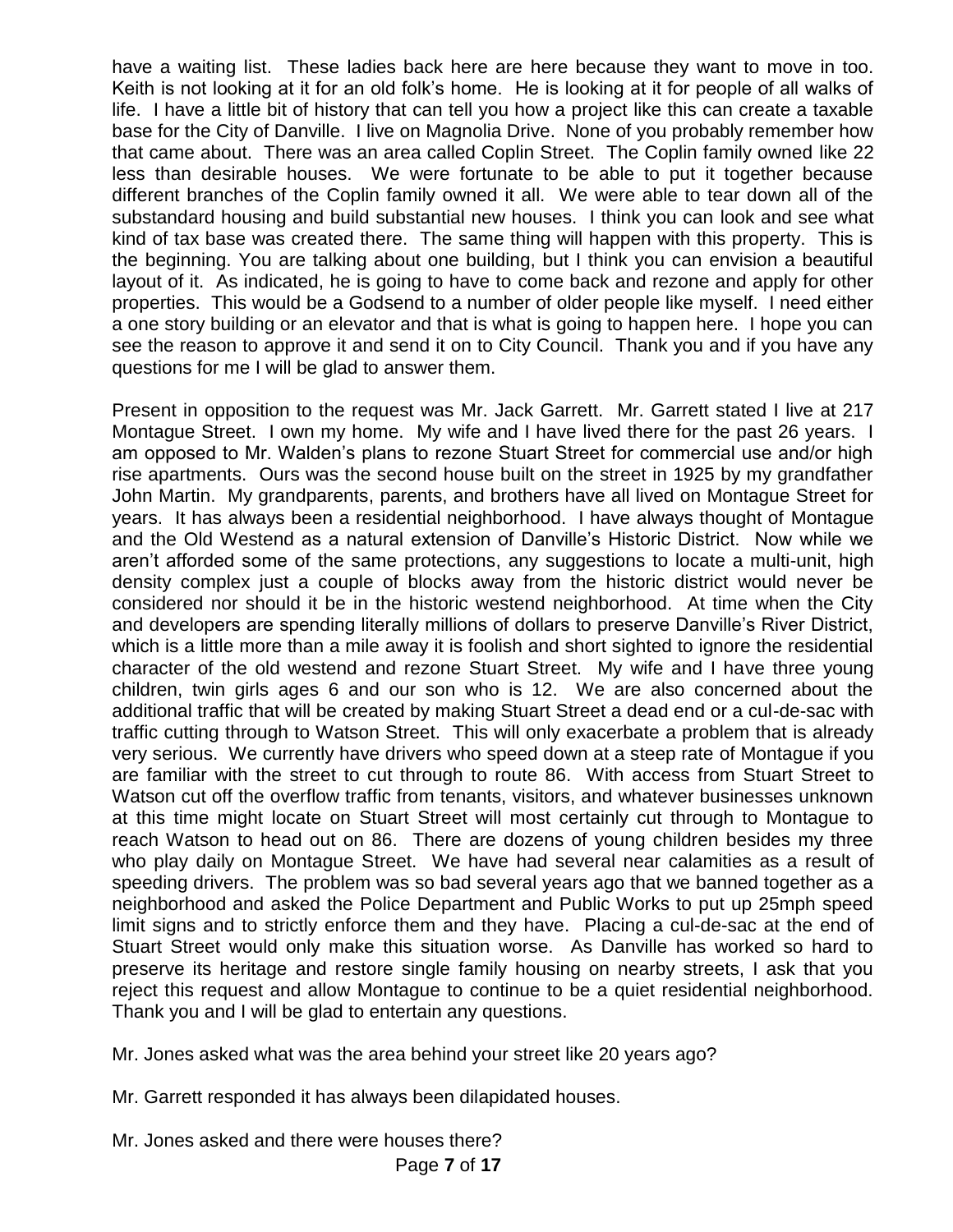Mr. Garrett responded the houses were there, yes. They have always been in disrepair. My concern is the density of this project and the additional traffic overflow to my street. That is my primary concern.

Mr. Jones asked I know you are opposed and I understand, but if there were a choice, would you have the cul-de-sac come from West Main?

Mr. Garrett responded I would prefer it to be on the other end. This is the first I have heard about it being luxury apartments.

Mr. Wilson asked does that change anything? If in fact it was verified for you that this was going to be a Le George type building, luxury apartments; would that affect the way you would think about this?

Mr. Garrett responded yes and if we could address the traffic situation. I would like to know his plans for the remainder of the street. We are talking about one small portion here.

Present in opposition to the request was Mr. David Fuquay. Mr. Fuquay stated I am the President and owner of Townes Funeral Home. I own two pieces of property on both sides of Stuart Street and West Main Street. When the funeral home was built, Stuart Street was not a street. It was only used by people who came to the funeral home. There was street on the other side towards the hospital called Aiken Street and that was a wide street. That was the street used mostly for anyone who came to town. Stuart Street was basically an alley and most people did not drive back through that way. I think at one time it may have been closed off. I received a notification about the zoning being changed to multi-family with a three story 18 unit complex. I sent the letter back opposing this because that is all that I know that was going to be done. I appreciate Mr. Walden's vision of cleaning up Stuart Street. It needed to be, but I have too many questions. In the past week I have found out that he wants to put a 48 unit complex back there, six four units, three two units, and an office building. I don't know if all of these units are going to be rental property. I don't know if it is going to be upscale rental property, but I have to be concerned with my neighbors who have invested a lot in restoring these homes on West Main. They need to have their area protected. I would rather see a residential section being built back there or patio homes. I just don't have enough information. I wished Mr. Walden would have sat down and met with the neighbors of the community and we could have had a chance to look at the plan. I see it is a lot of buildings back there in that back. It looks like a lot of buildings and a lot of asphalt. If it is a family dwelling, are there going to be children? Is there a park area for the children? The children in the past have ended up in the funeral home parking lot playing at the end of the parking lot. As I looked into the plans I became more concerned about the traffic flow. Putting a cul-de-sac at the end of this street means that everything has got to go in and out of Stuart Street right there at the funeral home. The street has definitely got to be widened. There is no curb and gutter down that street. I think there may be two pieces of property in his plans that maybe Mr. Walden has not been able to purchase yet. How is that going to hinder his plans? Basically, at this day and time I am opposed to it because I don't know enough about what is going to go right there. I am concerned about the traffic, would be concerned about the 48 units being rented because I have seen so many neighborhoods that start out a rental community with apartments. The first 10 years is fine but as time goes by the apartment complex tends to go downhill and there goes the neighborhood. If this ever comes to pass, I would like to see something that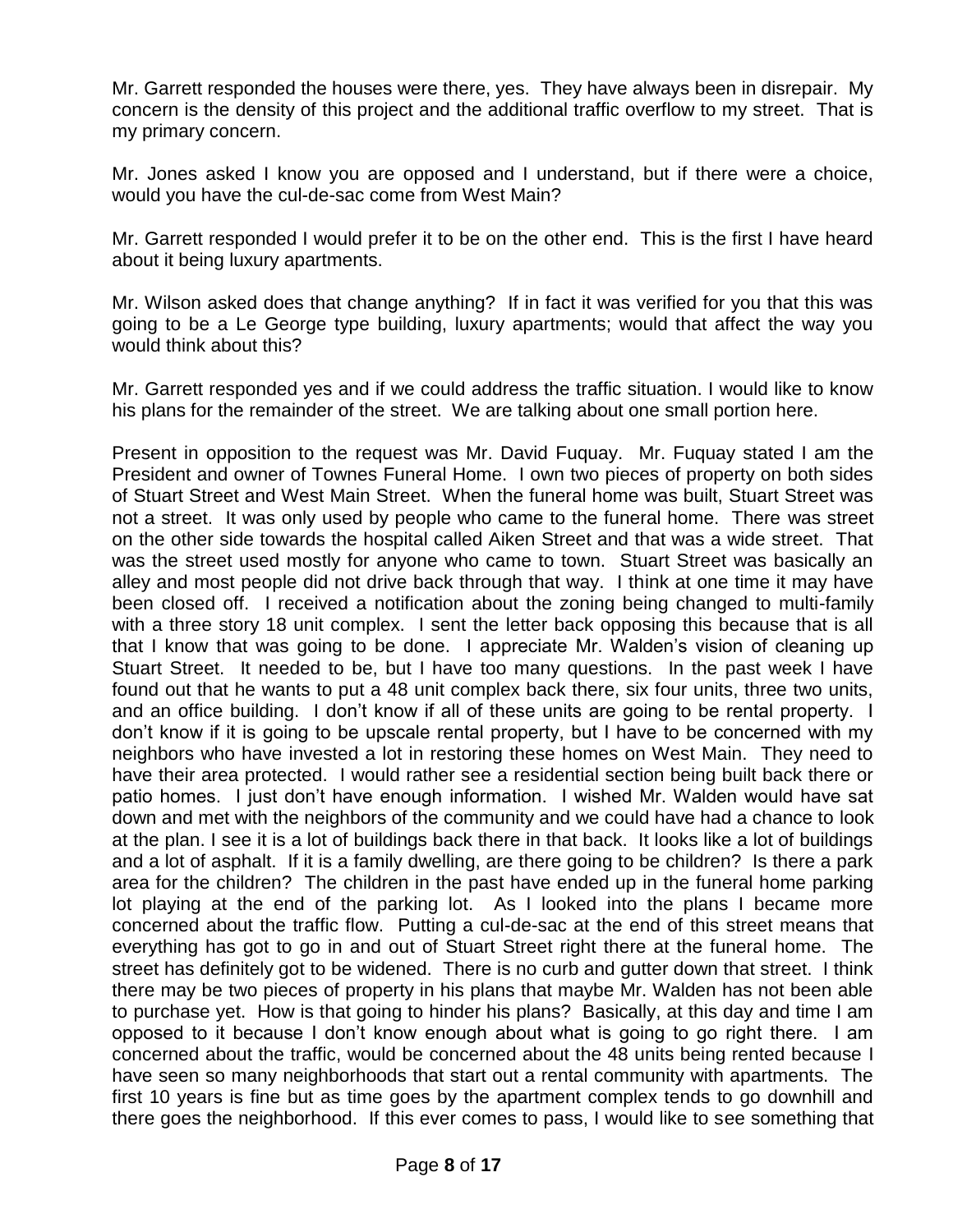would protect these neighbors, some type of wooded buffer so it would help protect and maintain the property values of the surrounding area. Does anybody have any questions?

Mr. Jones asked are you opposed to the 18 unit building, because that is the only thing he is asking for now? I understand that down the road you may have to come back to us and there might be a lot of questions, but 18 luxury apartments. Do you still have concerns with just that?

Mr. Fuquay responded the 18 unit apartment building is going to be three stories. I don't know how the neighbors would want to go out in their backyards and see a three story structure back there. I think that if it there is a potential where there is enough wooded space back there to be a buffer where the people on West Main Street would not have to see that apartment building. I think it is going to be a little bit unfair to have to say yes or no, not knowing exactly what the plans are. I have to support my neighbors. They have spent a lot of money trying to make these buildings presentable when you come up and down West Main and I am also concerned about the traffic.

Present in opposition to the request was Mrs. Melanie Vaughn and Mr. Kevin Vaughn. Mrs. Vaughn stated I would like to thank you for allowing us the opportunity to talk to you about this today. My husband and I live at 235 West Main. We have been here a long time. We moved to Danville from Atlanta. We purchased our historic home in the Old Westend District. One of the reasons was that it was governed by a Commission of Architectural Review, which we felt would ensure the value of our home which goes way behind the initial purchase price. We love our neighborhood and how well maintained it is. it is beautiful. I am sure you all are familiar with that area of West Main. Even in the past few years, it has improved tremendously. We were really appalled when we saw the grand plan that Mr. Walden proposes. The 18 unit project is what is being considered today, but really this is a bigger picture. From our perspective, this is how this needs to be considered. When we look at the plan, we see mostly parking lot. We don't see a lot of green space. We don't see anything on the plans that looks beautiful. Frankly I don't know Mr. Walden. We spoke a long time ago when he first purchased those areas on the street. I voiced my concern and he said "I promise you I will do nothing to negatively impact your property value" and was considering perhaps an upscale retirement community, which is needed in Danville. Something like that we wouldn't be opposed to. This project, although it is not in the Historic District, is in the view corridor of the Historic District. It is what we will be looking at. It is what the people who live on Montague will be looking at. We feel that will negatively affect us. Also, how many rental units are really needed in Danville with office space? There are so many empty units. There are units that can't command the price they used to command because there is a glut. Right now in the River District there are 83 units completed this year on Bridge and Lynn Streets. These are upscale rentals commanding over \$1,000. How much more do we really need? The traffic issue, we are already close to the access to 86 and to the hospital, which creates traffic. This with a cul-de-sac and a number of people going in and out, it is just not even the residents, it is how many visitors are there, how many cars will be going in and out on a daily basis? We are opposed to this and we hope that you will agree with it.

Mr. Vaughn stated some of my thunder has already been stolen by Mr. Fuquay, but the plans of the cul-de-sac, we have a real issue with that. I know it is really going to increase traffic especially on West Main Street and Montague. We already have a lot of traffic there, but it is going to be much worse if this happens. The density of 48 units and 108 parking spaces, how much more can the area handle? Also, widening of the street, who is going to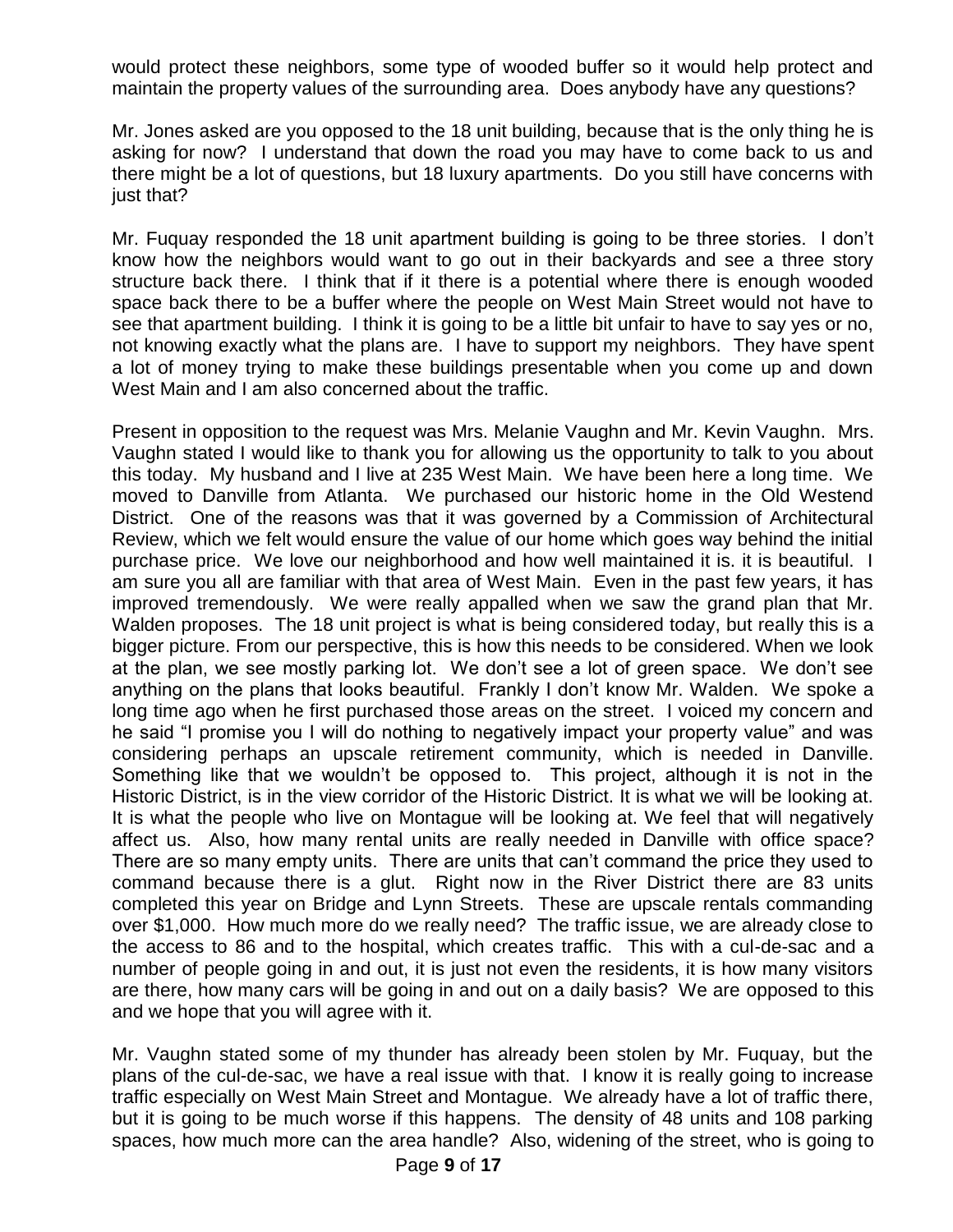pay for that? Would that be done after the apartment building or would that be done first? Who is putting in the curbs? Who is paying for the \$200,000 traffic light? Who is paying for these costs? Who is going to move the utilities? If they are widening the street, they are going to have to move the utilities because the utilities are close to the street right now. We also have concerns because this is right in our backyard. We have parties. We have a lot of people out on our deck and I wouldn't want to sit there and look at a three story apartment building. We have drainage problems which no one has talked about yet. Our backyard is 30' from the proposed commercial unit. That is pretty close. We have a wetland back there. It is swampy. Anybody that goes back there is going to get their feet dirty. These are issues we need to talk about. Obviously we are not in favor of the rezoning request for the 18 unit apartment building. One other thing I just thought of, if it is 18 units that means 26 spots and they are all one bedroom units. We would be in favor of owner occupied development which would be compatible with Old Town Residential such as upscale independent retirement community or upscale single family patio homes both with ample attractive green space and a park area. This is the kind of project that is needed in Danville.

Mrs. Vaughn stated we feel this would be compatible with the neighborhood and is very much needed. Also to add onto what Kevin said, I don't envision luxury apartments as one bedroom. I envision luxury apartments as two bedrooms with a den. I don't quite understand how 18 one bedroom apartments could be considered luxury. Another concern I have, and maybe I am just a little paranoid, is if Mr. Walden says he is going to build luxury apartments does he have to? Could he end up building something that is not a luxury apartment that is a lesser type? If they are all one bedroom they could be small. What is the guarantee that it is going to be luxury?

Mr. Vaughn stated we are concerned about the height because you figure 10' per floor is 30'. What are we going to have a 30' buffer go all the way around behind the house so we don't have to look at this thing?

Mrs. Vaughn stated and then there are security lights at night, there is traffic and noise, not just for that building but again talking about the big picture. The only green space that we can see on the plan is behind the units that would be against 86. Otherwise, we don't see any green space. If you are in a luxury area, I would think a green space would be a part of that. We are opposed. Do you have any questions for us?

Mr. Walden stated I plan to live there myself and they are going to be one, two, and three bedroom apartments. I do apologize. I should have had a meeting with all of you guys. There is one apartment building. Everything else is patio homes, single family homes on the street. This apartment building is to meet the needs of some of the citizens in the City of Danville that do need that type of housing. I will be glad to go by and stipulations or requirements that the City wants to put on these.

Mr. Scearce stated it may be beneficial for you and may even help your project to get the study done and ultimately do some renderings of architectural reviews of the building. When you do go to Council you will have a really good presentation. I hear a lot of support for you, just concerns about issues that sound like they could be worked out.

Mr. Walden stated I think so too. For what is worth, I grew up on Montague Street. My mother lives there. My grandmother lives there. I've got interest in the neighborhood as well.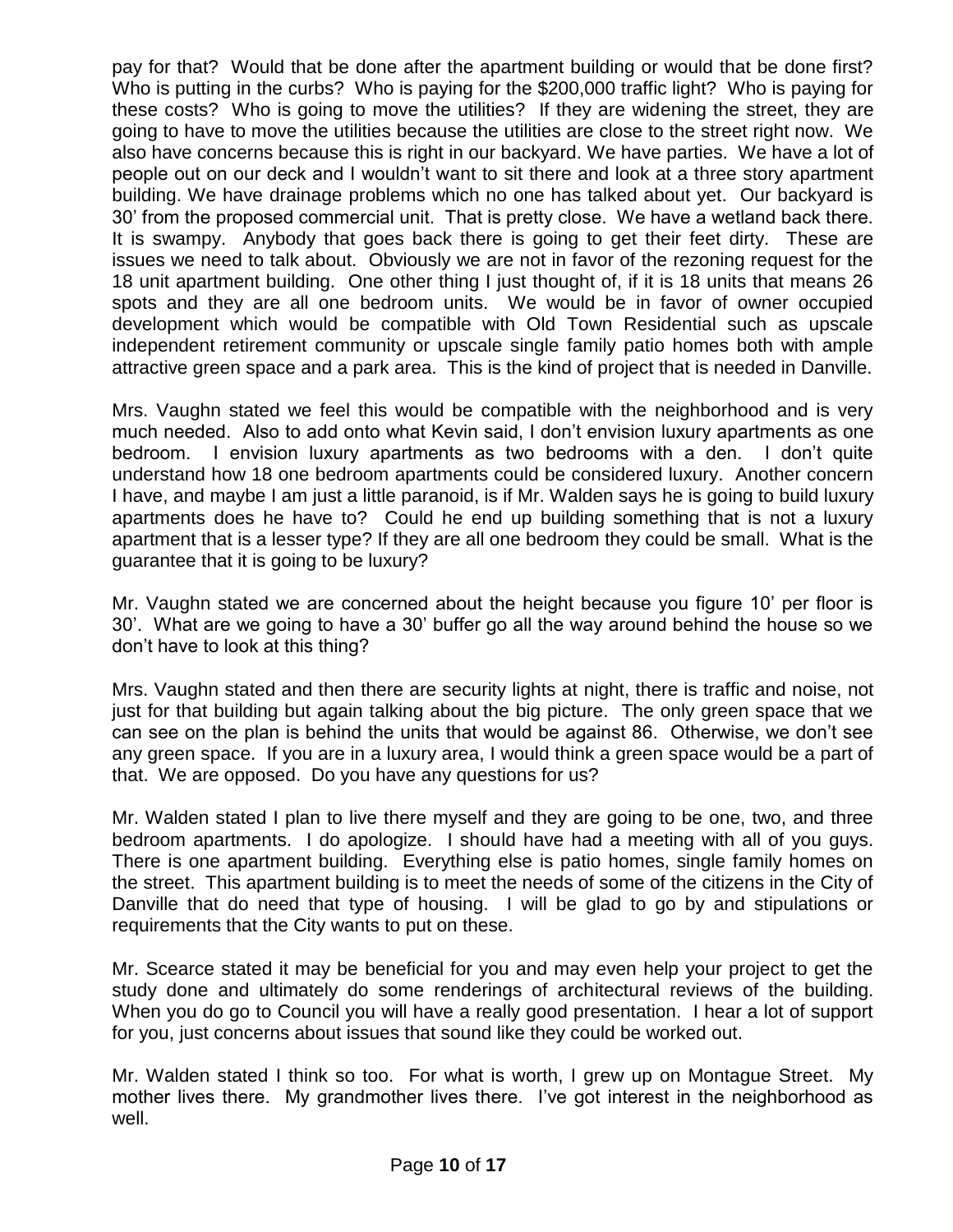Mr. Kent Shelton, City Engineer stated Mr. Walden has been developing this project over a series of several years now and over that course City staff has had several meetings with him to talk about the project and also what staff would recommend to the Planning Commission and City Council. About a year ago we put this item on City Council's Work Session just for discussion. Council didn't take any action. It was just to get some feedback on what they would be receptive to. At that time there were three issues that they wanted to get some guidance on. One of them was, as you know Stuart Street is a very narrow street. It is about 16' of pavement on 30' of right-of-way. Typically on a street like this you would want to have 50' of right-of-way with 30' of pavement with curb and gutter. What our proposal was is that the City would swap some surplus right-of-way along Central Boulevard to gain additional right-of-way on Stuart Street. If you look at the site plans, it anticipates acquiring some surplus right-of-way along Central Boulevard. You would end up with about 18' from the back of the curb on Central Boulevard. We would recommend giving up the surplus right-of-way in order to get additional right-of-way on Stuart Street. As we already indicated, Stuart Street is a public street. It is maintained by the City and it is open to the public, but it is in poor condition. This would help get that street upgraded. I think City Council was receptive to the idea of a right-of-way swap. The second item that was discussed with them was building the cul-de-sac. As Mr. Walden indicated, he wants to separate this development and cut down on the traffic through the project. That brought up the discussion among Council about adding more traffic out on West Main Street rather than having it on Watson Street. From a traffic standpoint, Watson would probably be better because it is just a three legged intersection rather than a four legged and you would also have access to the stoplight at South Main and Watson Street. As explained, he doesn't have control over that little part of the street and proposed to do the cul-de-sac as he has shown. This raised the question of what impact will this have on the traffic on West Main Street. They indicated the need to do a traffic study. The third item was what it would cost to improve the street. Since it is already a public street, staff recommended that the City pay for widening the street in phases as this project is developed and putting in the curb and gutter as an improvement and participation in partnership with the project. Any utility work that is needed would be at the developer's expense. As far as the traffic, when Ken told me about a week ago that this rezoning application had been made we still didn't have a traffic study to answer City Council's question. I feel like they could still ask those same questions when this comes before them. We initiated in our office, our own internal study. Last May, we did a traffic count. At that time it was 250 vehicles a day traveling on Stuart Street, which is not a lot of traffic. The traffic on West Main Street right now is about 9,000 vehicles a day. Those numbers don't justify a traffic signal. The Federal Highway has warrants that you go through in checking the traffic volume, the turning movements, and everything; so part of our internal study we were looking at not only the current traffic but traffic that will be created by this 18 unit high rise as well as the total development shown in the plans. My feeling is that the 18 unit will not by itself, but if you get the total up at some point down the road there might be enough traffic to trigger the need. We will also need to try and look at the level of service. Right now it is a very good level of service. You can pull up to the intersection, look both ways, and pull out. If you get more traffic there is a time delay. They have ways to evaluate the level of service, A-F F being failing and A being very good condition. Today it is probably an A or a B. We are going to do an internal study to see what we feel like. We would rather have a private outside study done with more expertise than we have in house.

Mr. Scearce asked when will your study be completed?

Mr. Gillie responded last week school was out, so we are doing the 12 hour count today. Certainly by the next Planning Commission meeting I plan to have some more information.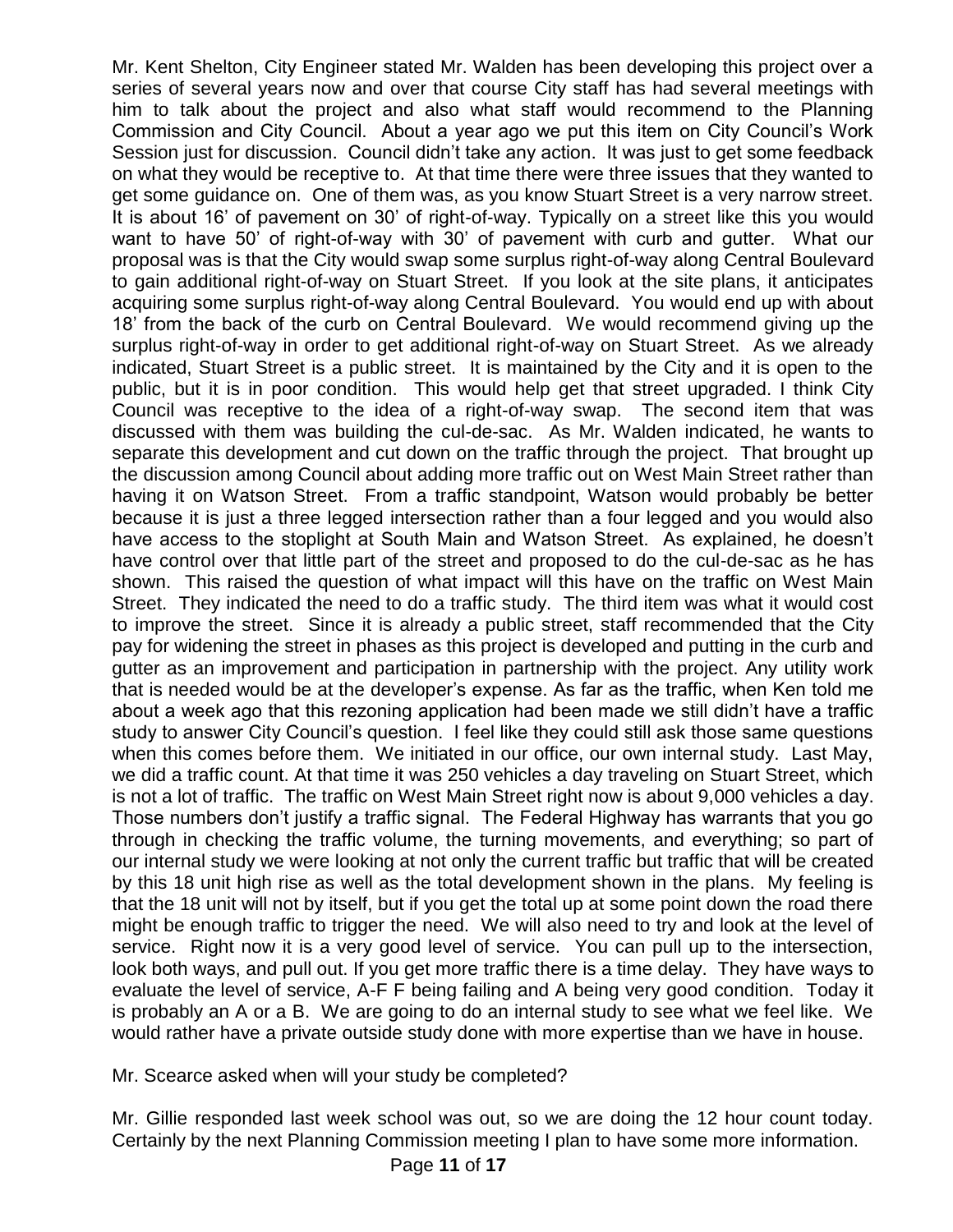Mr. Scearce asked so you wouldn't have it in time for the next City Council meeting?

Mr. Shelton responded right. We will have our own internal study, but my recommendation would be for Mr. Walden to have his own independent study done.

Mr. Griffith asked you said the current traffic count was 250 cars?

Mr. Shelton responded that was last May.

Mr. Griffith stated for the most part of Stuart Street, there were no houses on it.

Mr. Shelton stated we were probably picking up some of Townes traffic too.

Mr. Griffith stated that is 250 basically without any houses.

Mr. Shelton stated well there are several units on the lower end and some people do cut through there. We took the traffic count for about four days and that was the average.

Mr. Griffith asked that was from West Main turning onto Stuart?

Mr. Shelton responded right.

Mr. Griffith asked did you do a study from the other end?

Mr. Shelton responded we just picked a point just below Townes and put a tube across the road.

Mr. Scearce stated it goes both ways.

Mr. Griffith stated right, but it doesn't show traffic coming in from Watson Street.

Mr. Shelton responded no.

Mrs. Vaughn asked if the units are going to be one, two, and three bedroom how many parking spaces are required? Certainly it would be more than the 26 planned. I don't know if this mean if there is going to be a parking garage as well. I think if these are luxury apartments, a person is not going to want to park on the street.

Mr. Scearce responded the Code requires a certain amount of parking spaces for each dwelling, so he would have to building it according to Code.

Mrs. Vaughn stated 26 spaces are allotted right now, so there has to be a plan to figure out the rest of those spaces.

Close the Public Hearing.

**Mr. Griffith made a motion to tabled Rezoning Application PLRZZ20130000095 pending the traffic impact analysis and the plans for a cul-de-sac and to address the parking issues related to the Code. Mr. Jones seconded the motion. The motion was approved by a 6-0 vote.**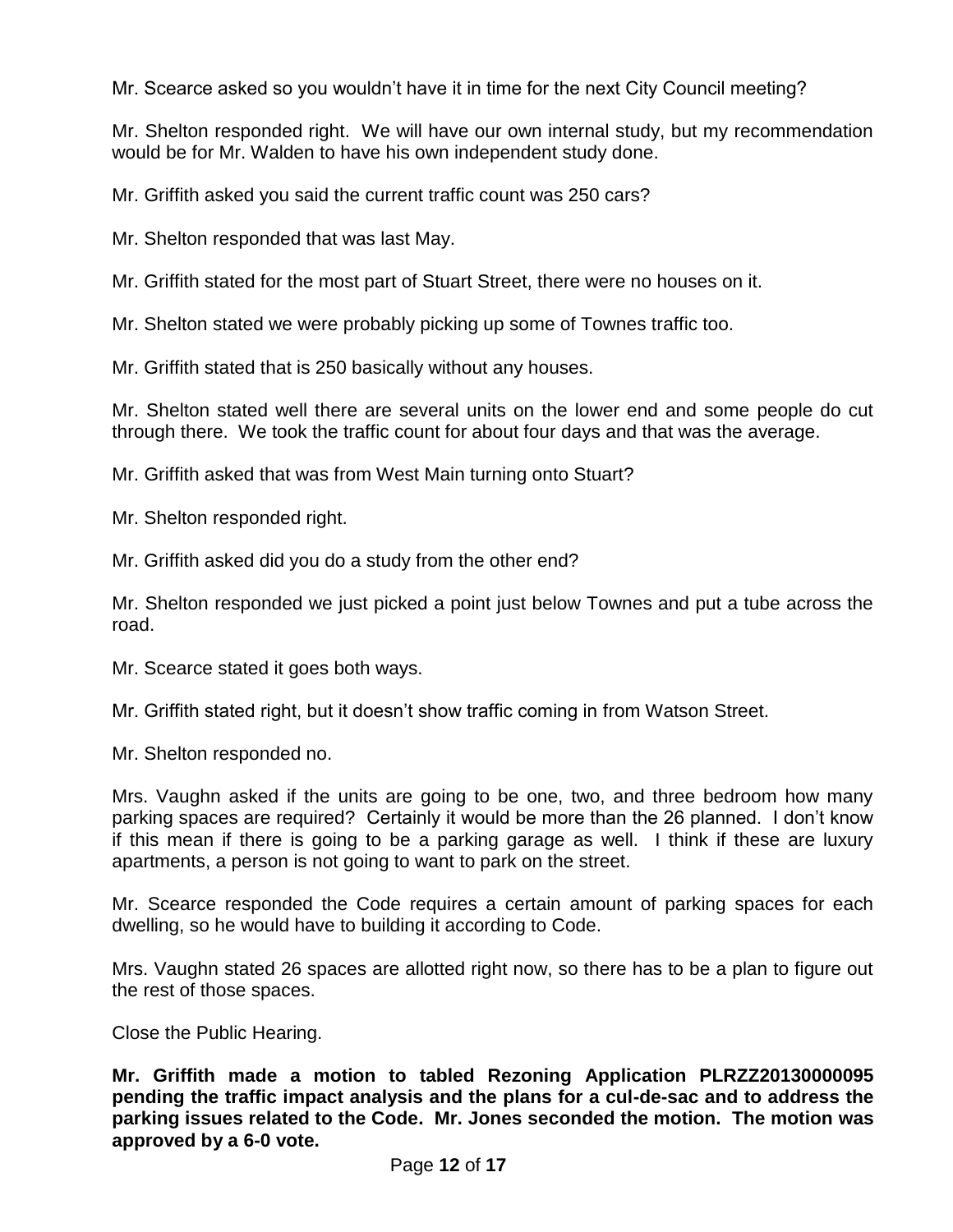*4. Rezoning Application PLRZZ20130000094, filed by Charles Smith on behalf of First Realty of Danville, Inc., requesting to amend the Year 2020 Land Use Plan from USR, Urban Single Family Residential to CS, Community Service and to rezone from OT-R, Old Town Residential to TO-C, Transitional Office Commercial, 610 Upper Street, otherwise known as Grid 1712, Block 008, Parcel 000006 of the City of Danville, Virginia, Zoning District Map. The applicant is proposing to rezone the property so that it may be used as a real estate office.*

Mr. Gillie read the staff report. Twenty-three notices were sent to surrounding property owners within 300 feet of the subject property. Three respondents were not opposed. Zero respondents were opposed.

Open the Public Hearing.

Present on behalf of the request was Mr. Charles Smith. Mr. Smith stated I am a real estate broker here in Danville. I have been a real estate broker for 33 years. I noticed that staff could recommend approval of conditional rezoning subject to the following conditions. I agree on those conditions. Just to give you some back ground on how I got into this situation, by the way the address is 610 Upper Street not 601. What happened was that I got a call from the Commissioner of Revenue wanting to do a random check on personal property. When he came in he discovered that I didn't have an active license. He told me that somehow I was deleted from the computer system. Although I should have been on top of it, if I don't get the mail or the information I didn't respond. Once I realized what had happened I immediately went to correct it and this is one of the processes in correcting it. Also I have paid over \$3,000 because of that mistake in personal property and application fees. The other thing I want to mention is that building was zoned commercial in the 60's. it was a speech and hearing clinic. In the 70's it was a doctor's office. In the 80's I have had a real estate office until today. I don't think it is going to affect that area based on the number of years. I am looking at an aerial map here and within throwing distance is Old Dutch, M&M Furniture, Danville Paint, a furniture manufacturing company, we have multi-units in that area. The other thing I want to emphasize is that I have been somewhat of a police in that area to keep it safe and clean. I am always picking up paper trying to keep the area clean and just recently there was a crime that was committed on that street, a pocket book snatcher, and without even thinking I was running after the snatcher and broke my shoulder. I think for the benefit of the community I need to stay there as a real estate office.

Mr. Gillie stated if he is in agreement with the conditions, we are ok with the rezoning.

Mr. Scearce stated so it would be a conditional transitional office commercial.

Close the Public Hearing.

## **Mr. Griffith made a motion to recommend approval of Rezoning Application PLRZZ20130000094 with conditional rezoning as recommended by staff. Mrs. Evans seconded the motion. The motion was approved by a 6-0 vote.**

*5. Rezoning Application PLRZZ20130000087, filed by Joie Whitt and Alternative Community Experiences, Inc., requesting to amend the Year 2020 Land Use Plan from USR, Urban Single Family Residential to NS, Neighborhood Service and to rezone from TO-C, Transitional Office Commercial to HR-C, Highway Retail*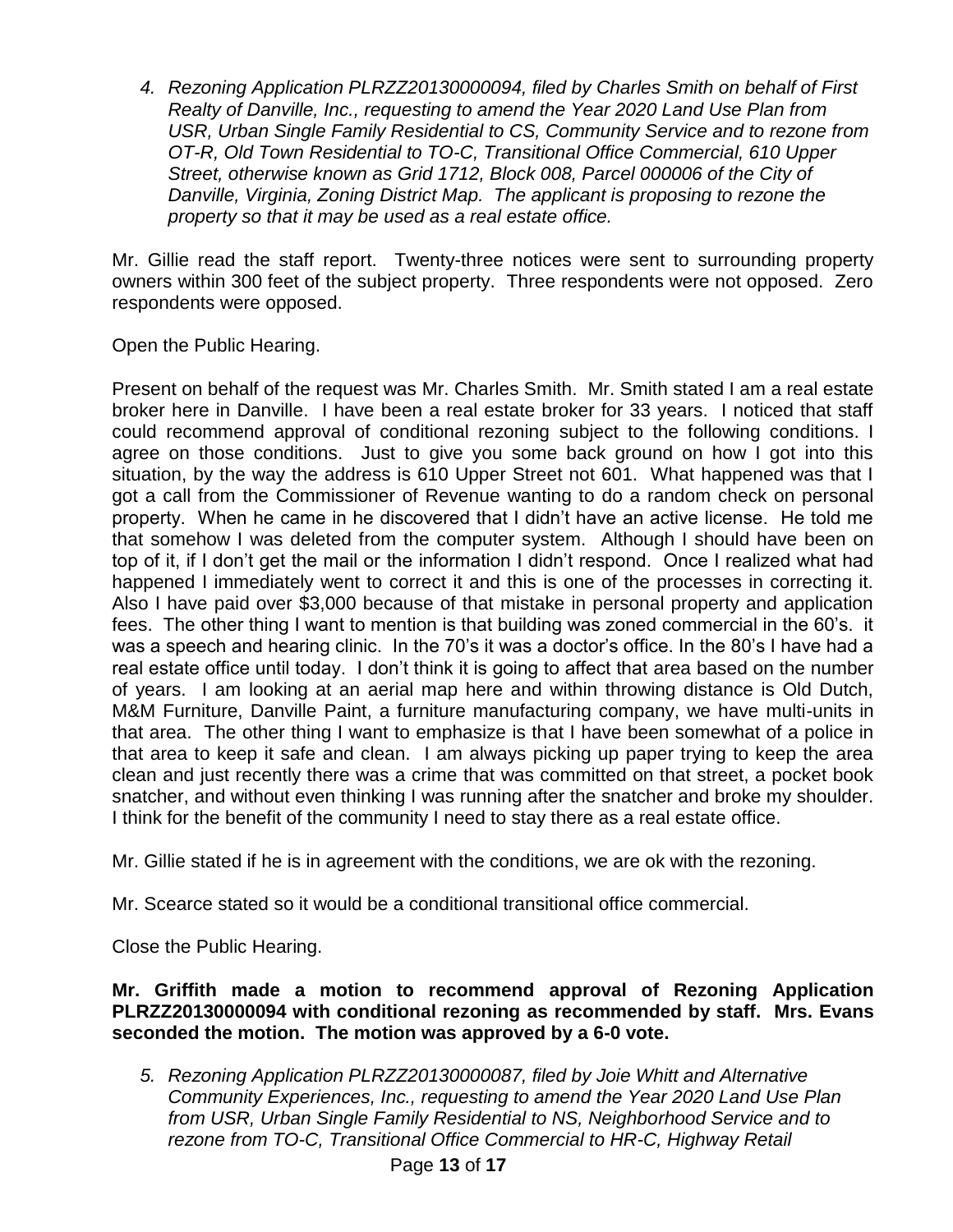*Commercial, 133 and 145 Franklin Tpke, otherwise known as Grid 2806, Block 009, Parcel 000006 and Grid 2806, Block 009, Parcel 000004, respectively, of the City of Danville, Virginia, Zoning District Map. The applicant is proposing to rezone the property to expand the HR-C district boundaries and increase the number of allowable uses.*

- *6. Rezoning Application PLRZZ20130000097, filed by Roger Freeze, requesting to amend the Year 2020 Land Use Plan from PSA to NS, Neighborhood Service and to rezone from TO-C, Transitional Office Commercial to HR-C, Highway Retail Commercial, Parcel ID 54507, otherwise known as Grid 2806, Block 009, Parcel 000007 of the City of Danville, Virginia, Zoning District Map. The applicant is proposing to rezone the property to expand the HR-C district boundaries and increase the number of allowable uses.*
- *7. Rezoning Application PLRZZ20130000099, filed by Donald Deboe, requesting to rezone from N-C, Neighborhood Office Commercial to HR-C, Highway Retail Commercial, 103 Franklin Tpke, otherwise known as Grid 2806, Block 009, Parcel 000010 of the City of Danville, Virginia, Zoning District Map. The applicant is proposing to rezone the property to expand the HR-C district boundaries and increase the number of allowable uses.*
- *8. Rezoning Application PLRZZ20130000100, filed by TWD Investments, LLC, requesting to rezone from N-C, Neighborhood Office Commercial to HR-C, Highway Retail Commercial, 101 Franklin Tpke, otherwise known as Grid 2806, Block 009, Parcel 000011 of the City of Danville, Virginia, Zoning District Map. The applicant is proposing to rezone the property to expand the HR-C district boundaries and increase the number of allowable uses.*

Ms. Blair read the staff report. Thirty notices were sent to surrounding property owners within 300 feet of the subject property. Five respondents were opposed. Five respondents were not opposed.

Open the Public Hearing.

No one was present on behalf of the request.

Close the Public Hearing.

Mr. Griffith asked is there any indication as to what they are going to do with this property?

Ms. Blair responded there was conversation about maybe an expansion of use of one of the parcels that is on the far end, 145 I believe maybe do a more intense use there. The others are looking for the future.

Mr. Griffith stated there were several of the respondents that expressed some opposition. I was just curious as whether there had been any indication of what the use of the property was going to be.

Ms. Blair stated I have not heard from any other properties.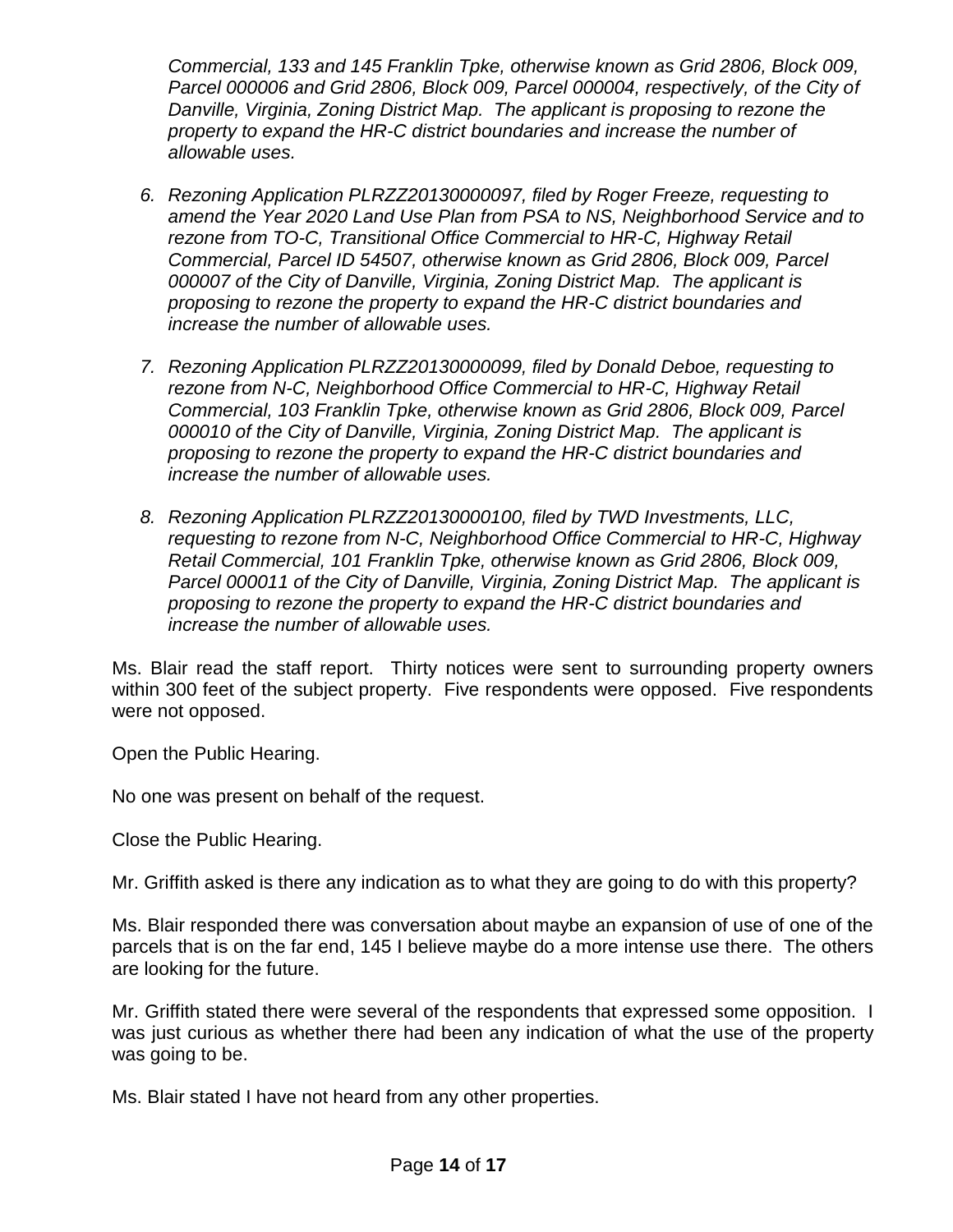Mr. Jones asked if we approve this what are some ideas or choices that they could have for this property? What could be put there?

Mr. Gillie responded there are 46 different uses that could go in an HR-C, so it could be a lot of different things. Realistically this property has changed substantially since we did the zoning back in 2004. We used to have a two lane road coming into a non-stoplight with limited access. It has now become a major intersection in effect because of the lights, the turning movements, the connection to the bypass; so the area has changed. We are just trying to keep ahead of the requests in the future in recognizing that this area is more than what it was at the time. Could something go in there, yes. We have had Dollar General or Family Dollar just built at the corner. You have Charlie's convenient store. You could have other retail space.

Mr. Jones asked could restaurants go in there?

Mr. Gillie responded they could.

Mr. Jones asked car wash?

Mr. Gillie responded a car wash could. There are some storm water restrictions and other things. Car washes are a lot different from what they used to be. They are becoming more restricted. You could probably get something like a Laser Wash.

- Mr. Jones asked convenient stores?
- Mr. Gillie responded convenient stores are allowed in there.

Mr. Wilson asked gas stations?

Mr. Gillie responded possibly a gas station. It is a higher intensity commercial district, but you have a controlled intersection. You have five lanes of road coming in one direction. You basically now have five lanes coming across. It is set up for that. The issue is the shape of the parcels and some utility concerns.

Mr. Wilsons stated you have individual owners of the businesses but really there is only one building. Is there any idea of consolidating some of that?

Mr. Gillie responded if someone came in looking to buy them, yes. At this point, the individual owners got together and said we have a certain type of commercial district but we see future potential so let's get the zoning in place. They could possibly talk about marketing that for someone to come there. We applaud them that they have actually come together as a group and came to us. It is hard to get five people to apply for the same thing and agree to it.

**Mr. Wilson made a motion to recommend approval of Rezoning Application PLRZZ20130000087 as submitted. Mr. Bolton seconded the motion. The motion was approved by a 6-0 vote.** 

**Mr. Bolton made a motion to recommend approval of Rezoning Application PLRZZ20130000097 as submitted. Mrs. Evans seconded the motion. The motion was approved by a 6-0 vote.**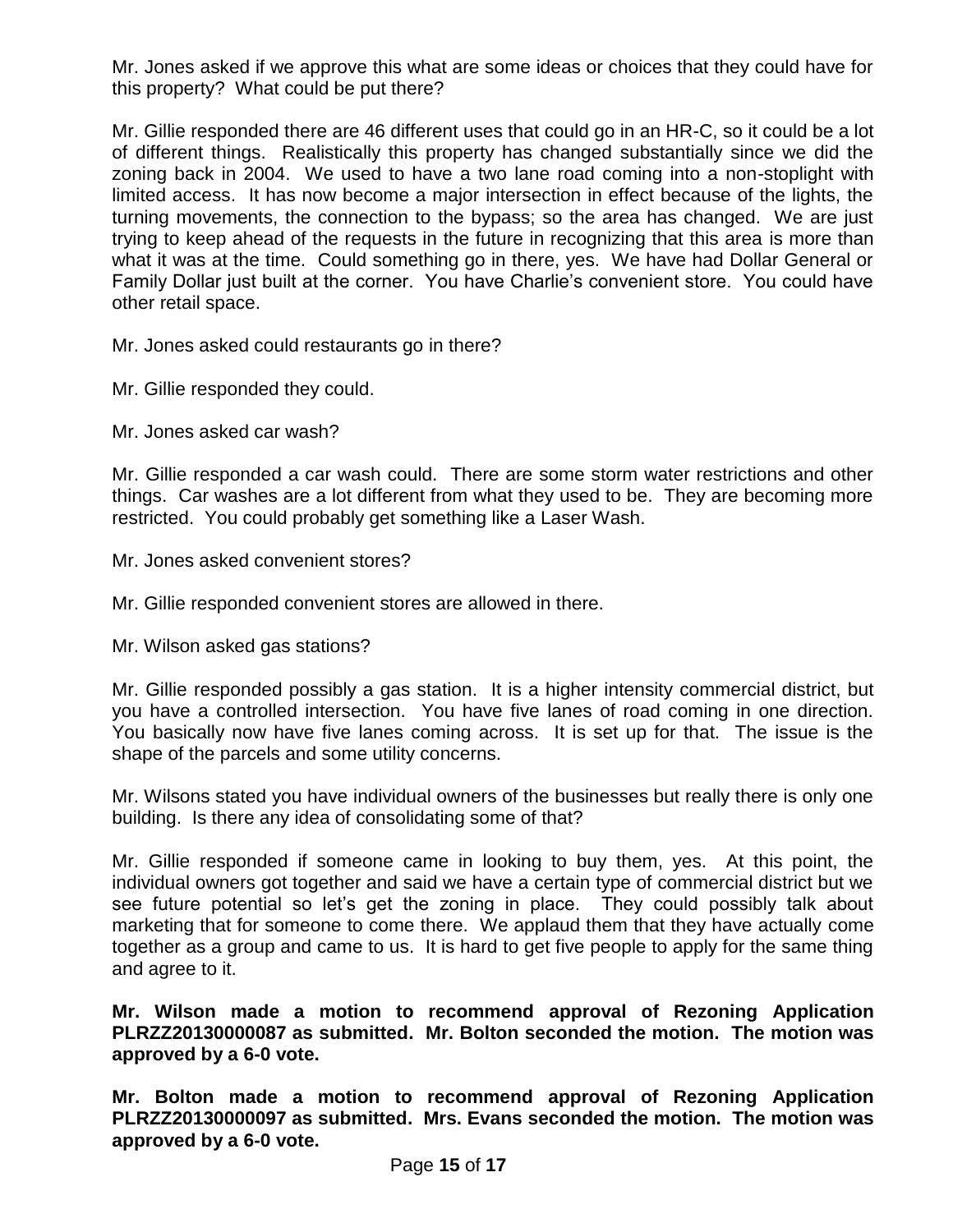**Mr. Jones made a motion to recommend approval of Rezoning Application PLRZZ20130000099 as submitted. Mrs. Evans seconded the motion. The motion was approved by a 6-0 vote.** 

**Mrs. Evans made a motion to recommend approval of Rezoning Application PLRZZ20130000100 as submitted. Mr. Jones seconded the motion. The motion was approved by a 5-0-1 vote (Mr. Scearce abstained).** 

*9. Request to amend Chapter 41 entitled "Zoning Ordinance" of the Code of the City of Danville, Virginia, 1986 as amended, more specifically Article 7: entitled "Nonconforming Uses", Section B. entitled "Nonconforming Uses: Change, Discontinuation and Expansion", and Section C. entitled "Nonconforming Structures" to address how nonconforming may be permitted to continue and address changes made by the Code of Virginia.*

Mr. Gillie read the staff report.

Mr. Gillie stated we have recently had someone look into putting a compressed natural gas fueling facility in the City. Our zoning definitions deal with gasoline stations and they are specific to gasoline and diesel. They don't address compressed natural gas, so we also need to look at possibly changing our zoning definitions to deal with alternative fuels as they are becoming much more popular. I am sorry I didn't put that in the report, but it was late week when I started this conversation.

Mr. Gillie finished reading the staff report.

Mr. Scearce asked do we need to open the public hearing for this?

Mr. Whitfield responded if you are going to table it, no.

# **Mr. Griffith made a motion to table the request. Mr. Bolton seconded the motion. The motion was approved by a 6-0 vote.**

## **II. MINUTES**

**Mr. Wilson made a motion to approve the minutes from March 11, 2013. Mr. Bolton seconded the motion. The motion was approved by a 6-0 vote.**

## **III. OTHER BUSINESS**

Mr. Gillie stated the final draft of the Comprehensive Plan is supposed to be delivered to me on Wednesday. We believe that the State has finally agreed with all the transportation related section changes, so I should be getting a copy to everyone. Would you prefer electronic or do you want a hard copy? It is about 70 pages.

The Commissioners responded.

Mr. Gillie stated the River District Guidelines which you worked on are going to City Council the 16<sup>th</sup> of April. Hopefully that will finally finish that project up. I want to introduce our new Deputy City Manager.